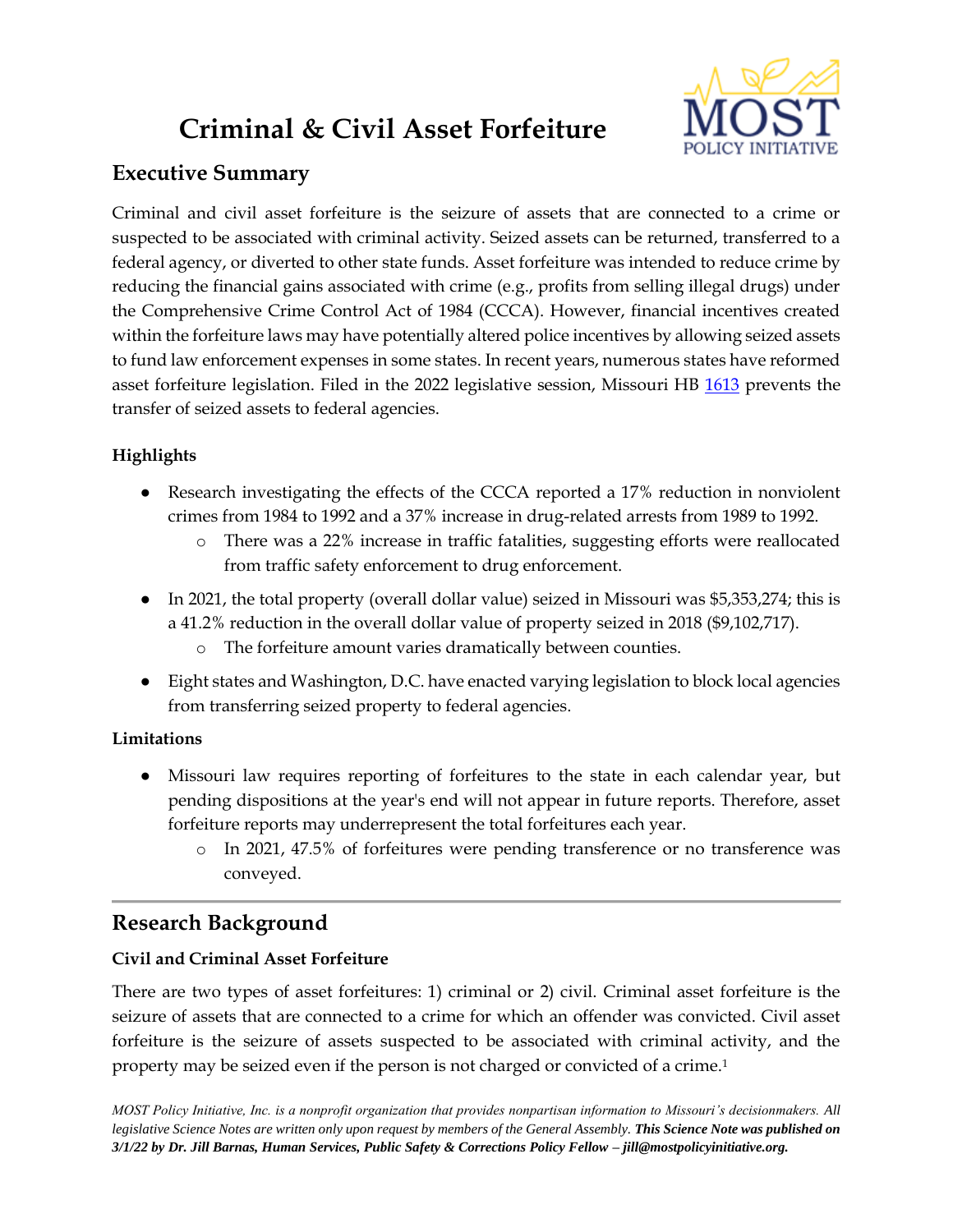Due to increasing crime and illegal drug use throughout the United States during the 1960s– 1980s, the federal government passed [The Organized Crime Control Act of 1970](https://www.congress.gov/91/statute/STATUTE-84/STATUTE-84-Pg922-3.pdf) (OCCA) to combat organized crime. Further law enforcement authorizations were expanded by the [Comprehensive Crime Control Act of 1984](https://www.congress.gov/bill/98th-congress/senate-bill/1762) (CCCA). It was under the CCCA that federal civil asset forfeiture permitted the local and state government to seize assets from people suspected of committing crimes. In order to handle the seized assets, the CCCA established the Assets Forfeiture Fund and the Equitable Sharing Program.<sup>1,2</sup> Under this program, local agencies send the seized property to the federal government and may receive up to 80% of seized money or proceeds from the sale of seized assets. Depending on the state law, the proceeds can be used to fund law enforcement expenses or be diverted to other state funds (e.g., education).<sup>1</sup>

#### **Asset Forfeiture in the Criminal Justice System**

The two primary considerations surrounding asset forfeiture are 1) crime reduction and 2) police incentives. Asset forfeiture was intended to reduce crime by reducing the financial gains associated with crime (e.g., profits from selling illegal drugs) while concurrently increasing police revenue and resources.<sup>2</sup> In a study investigating the effects of the CCCA on crime from 1984 to 1992, it was noted that changes in forfeiture opportunities led to a 17% reduction in nonviolent property crimes (e.g., burglary) in places where police could keep a large portion of their seizures.<sup>2</sup>

However, financial incentives created within the forfeiture laws may have potentially altered police incentives. Prior to the CCCA, state laws allowed between 0–100% retainment of seized property.<sup>2</sup> The enactment of the CCCA may have created new incentives in states that did not retain any seized property (Illinois and New York) compared to those with 100% retainment (Florida and Texas). In states that did not retain seized property, there were increased efforts towards combating drug crimes; specifically, drug-related arrests increased by 37% in these states from 1989 to 1992.<sup>2</sup> There was also a 22% increase in traffic fatalities, suggesting efforts were reallocated from traffic enforcement.2 Furthermore, a study using data on federal equitable sharing payments to 600 local law enforcement agencies from 2000 to 2012 indicated that states with more restrictive (or fewer retainment laws) collect more in federal equitable sharing.<sup>3</sup>

Evidence also suggests forfeiture laws may disproportionately affect individuals of lower socioeconomic status and minority populations.<sup>3-5</sup> Specifically, fiscally stressed municipalities with low resources have an increased arrest rate of minority population for drugs, DUI violations, and prostitution when state law permits law enforcement agencies to profit from asset forfeiture.<sup>5</sup>

#### **Missouri Asset Forfeiture**

According to the Missouri State Auditor Compilation of 2021 Criminal Activity Forfeiture Act Seizures, the total property (overall dollar value) seized in Missouri was \$5,353,274; this is a 41.2% reduction in the overall dollar value of property seized in 2018 (\$9,102,717).<sup>6,7</sup> Of the \$5,353,274 seized, \$259,985 was returned, \$1,815,915 was transferred to a federal agency, and \$101,322 was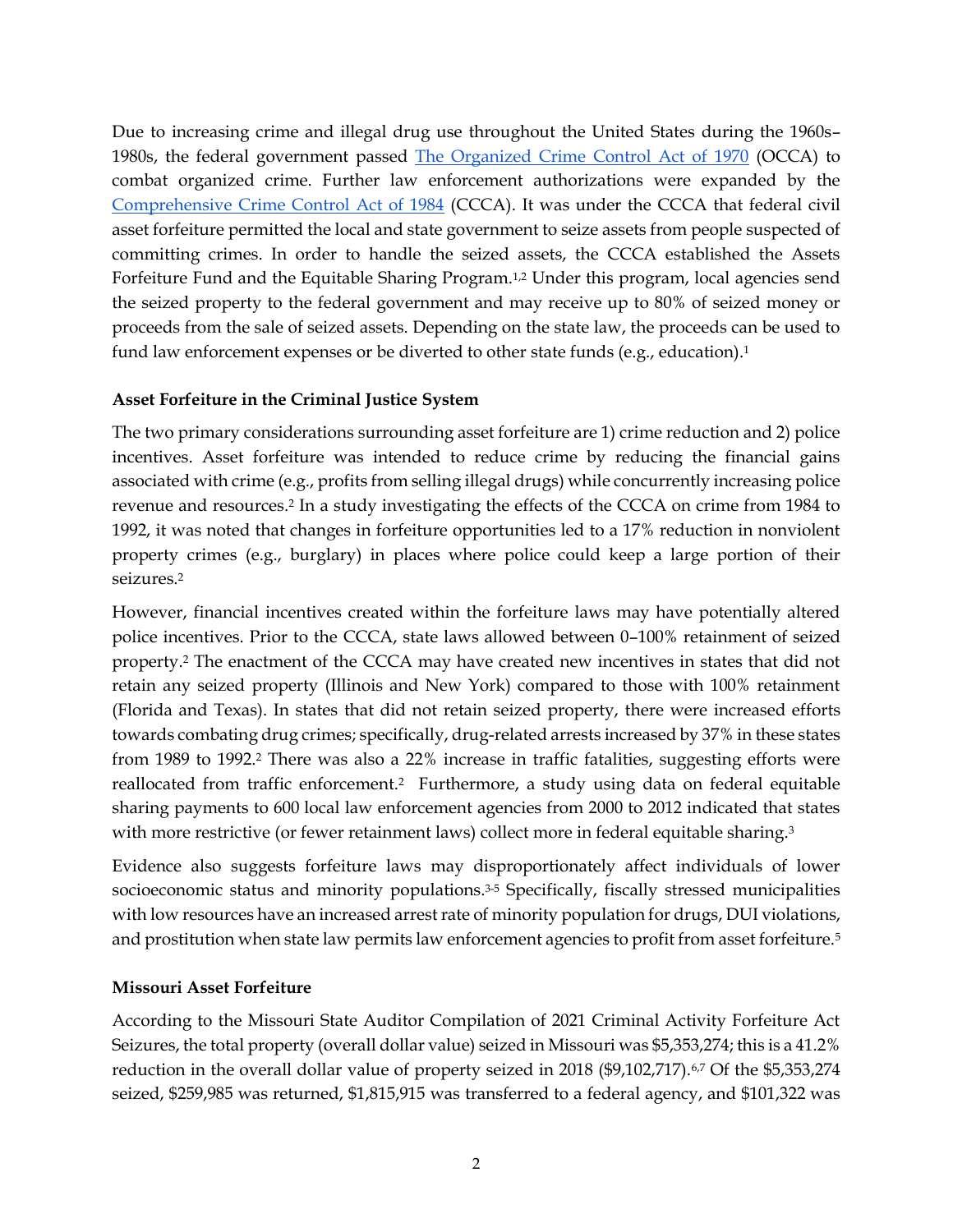allocated to the state.<sup>6</sup> At the time of this report, \$2,539,831 was pending transference, 631,050 other types of transferences, and no transference was conveyed for \$5,171.<sup>6</sup> In 2021, there were 514 seizures reported, however, the forfeited amount varies dramatically between counties. The majority of asset forfeitures occur during traffic stops and low-level crimes.<sup>8</sup> According to the Missouri 2020 Vehicle Stop Report, of the 28,691 traffic searches that resulted in contraband, 452 stops seized currency.<sup>9</sup>

In 2020, 146 law enforcement agencies reported participation in the federal equitable share system. During FY20, the agencies reported receiving \$9.5 million and spending \$7.8 million in federal forfeited funds.<sup>10</sup>

#### **State Legislation**

States and the federal government vary in the powers they grant to law enforcement to seize and forfeit cash, property and other assets that are associated with a crime or have suspected associations with illegal activity.<sup>1,3</sup> Four states (NC, NM, NE, ME) have completely abolished civil forfeiture entirely and only use criminal law to forfeit property.1,11 Twenty states, including Missouri, require varying conviction provisions such as preponderance of evidence or clear and convincing evidence to engage in some or all forfeiture proceedings. Some states (e.g., AZ, CA, IA, OH) have laws that exclude property valued under a certain amount from the criminal conviction requirement.<sup>1</sup>

Due to potential ambiguity within federal law and the Equitable Share Program, eight states (AZ, CA, CO, ME, MD, NE, NM, OH) and Washington, D.C. have enacted varying legislation to block local agencies from transferring seized property to federal agencies.<sup>11</sup> However, in certain occurrences it is permitted, such as a joint investigation with a federal agency or if seized property is under a certain monetary value.

#### Missouri Legislation

Currently, Missouri statute requires a criminal conviction or a guilty plea before property can be forfeited (RSMo [513.607\)](https://revisor.mo.gov/main/OneSection.aspx?section=513.607). However, the government can seize assets connected to a crime with a preponderance of evidence (RSMo [542.296\)](https://revisor.mo.gov/main/OneSection.aspx?section=542.296). In the event the innocent property owner wants their property back, they must intervene and prove the property was not a part of criminal activity (RSMo [513.615\)](https://revisor.mo.gov/main/OneSection.aspx?section=513.615). Missouri law requires that forfeiture money funds education [\(MO Constitution](https://revisor.mo.gov/main/OneSection.aspx?section=IX++++7&bid=31891&constit=y)  [IX § 7;](https://revisor.mo.gov/main/OneSection.aspx?section=IX++++7&bid=31891&constit=y) RSMo [513.623\)](https://revisor.mo.gov/main/OneSection.aspx?section=513.623).

Missouri law does require reporting of seizures and forfeitures to the state auditor in addition to any criminal charges and the final disposition of the property (RSMo  $513.607$ ). The report covers assets seized in each calendar year. Therefore, pending dispositions at the year's end will not appear in future reports, so asset forfeiture reports may underrepresent the total forfeitures each year. Missouri law does not prevent law enforcement from participating in the federal Equitable Share Program. Filed in the 2022 legislative session, HB [1613](https://house.mo.gov/Bill.aspx?bill=HB1613&year=2022&code=R) prevents the transfer of seized assets less than \$100,000 to federal agencies.